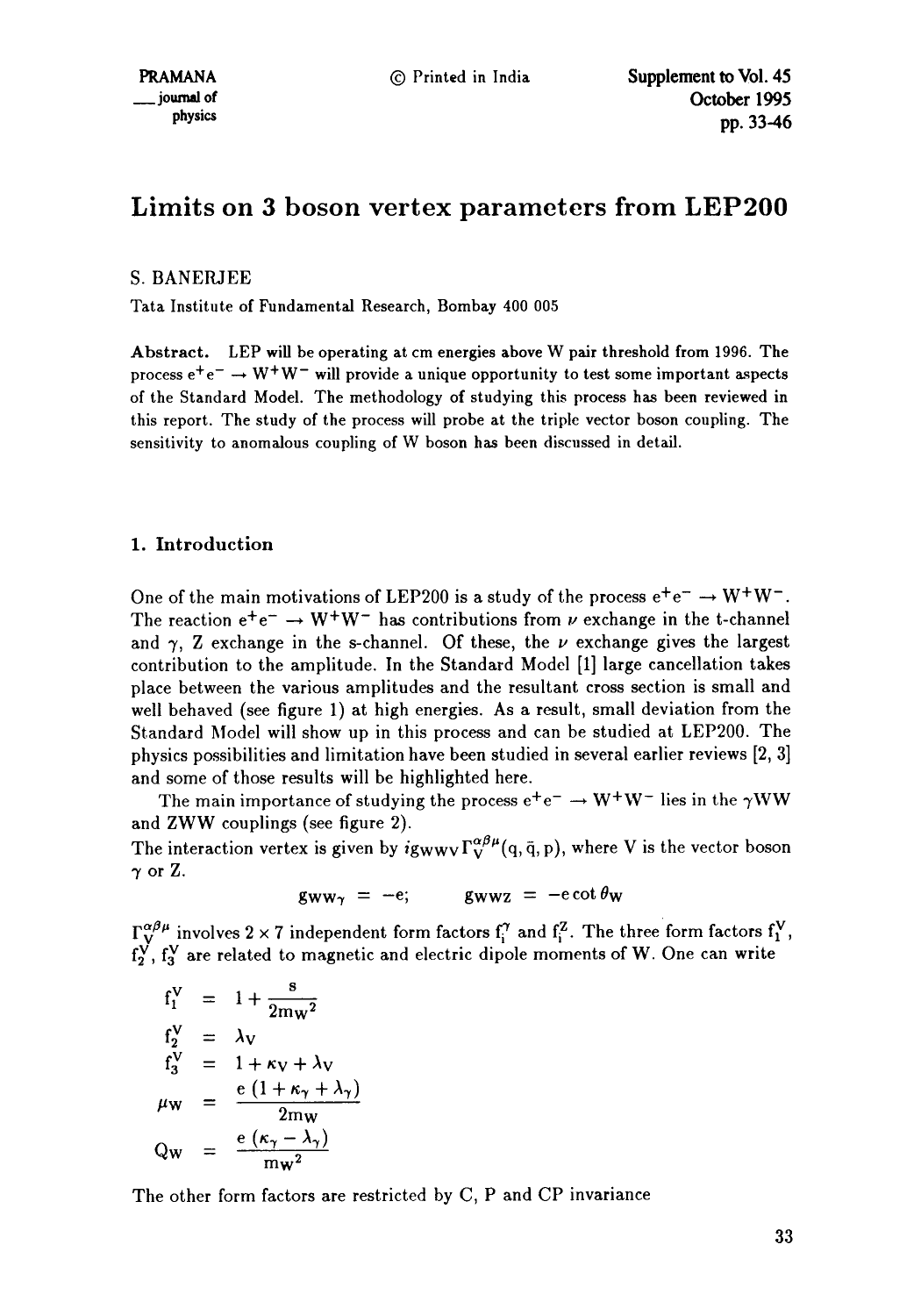## *S. Bane~ee*



Figure 1. Total cross section for  $e^+e^- \rightarrow W^+W^-$  in the Standard Model as a function of beam energy for  $m_W = 82$   $GeV$ 



Figure 2. The three boson coupling  $Z(\gamma)WW$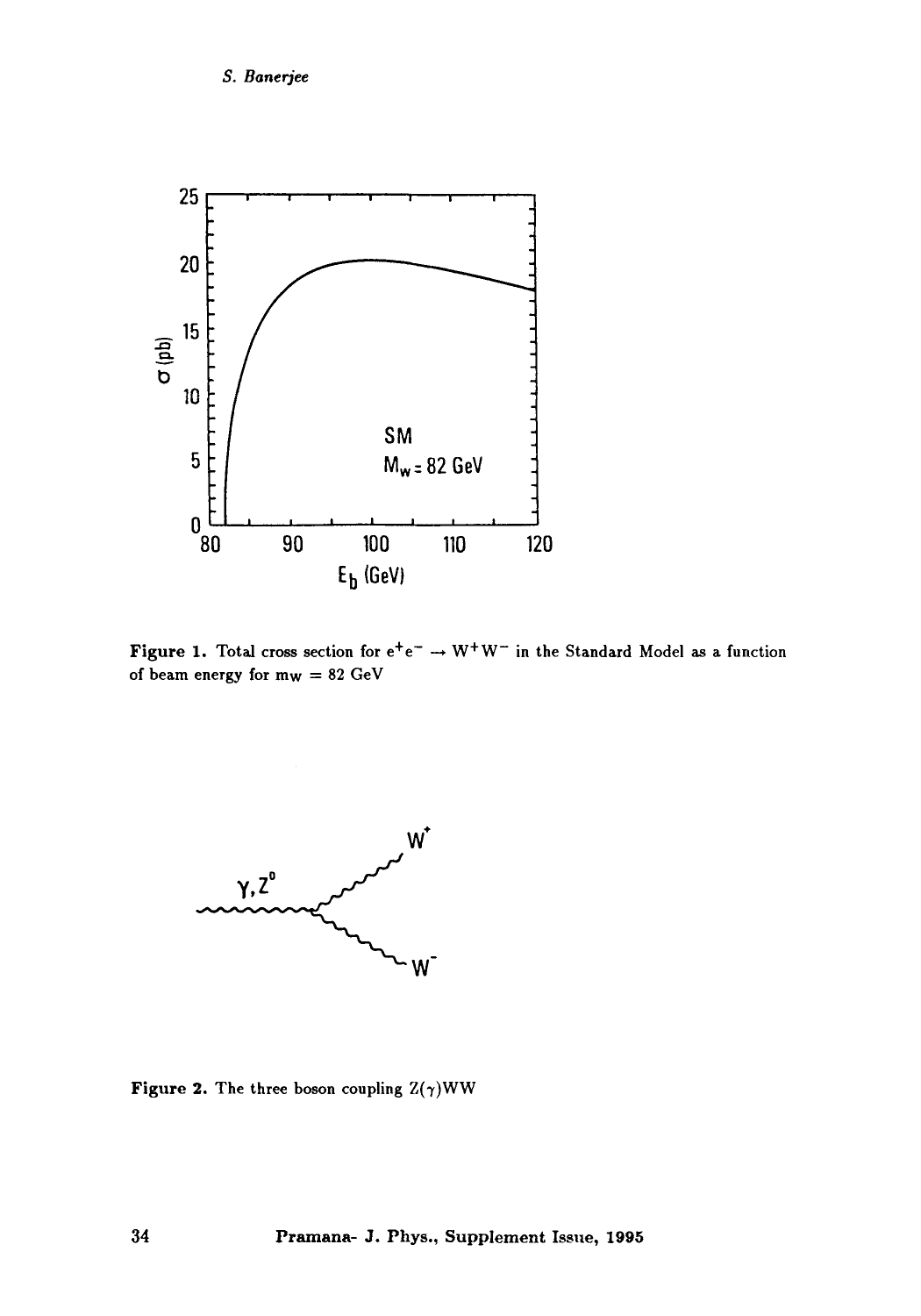Limits on 3 boson vertex parameters from LEP200

CP invaraince  $\implies f_4^V = f_6^V = f_7^V = 0$ C and P invariance  $\implies f_4' = f_5' = f_6'' = f_7' =$ 

In the Standard Model, one has at the lowest order

 $\kappa_{\gamma} = \kappa_{Z} = 1$  $\lambda_{\gamma} = \lambda_{\mathcal{Z}} = 0$  $f_{4,5,6,7}^{\gamma, Z} = 0$ 

So to test the validity of the Standard Model, one needs to measure

 $\kappa_{\gamma}$ ,  $\kappa_{\rm Z}$  $\lambda_{\gamma}$ ,  $\lambda_{\mathbf{Z}}$ gwwz  $f_{4,5,6,7}^Z$ 

In the various study groups [4], the following parameters have been studied :  $\delta$ gwwz,  $\lambda$  (with  $\lambda_{\gamma} = \lambda_{\rm Z}$ ),  $\kappa_{\gamma}$  and  $\kappa_{\rm Z}$ .

### 2. **Observables**

Experimentally, one can make the following measurements :

- Total cross section
- Production angle of  $W^+$  (W<sup>-</sup>)
- Decay angular distribution of  $W^+$  and  $W^-$

As seen in figure 1, the W pair cross section is rather small ( $\sim$  20 pb) compared to typical LEP100 cross sections. It is approximately flat over the energy range of interest (at cm energies above 175 GeV). One can expect to observe about 4000 events per year in one experiment if the LEP luminosity reaches  $2 \times 10^{31}$  cm<sup>-2</sup>sec<sup>-1</sup>.

In the standard Model, the W couples universally to quarks and leptons. One can write down [2]

$$
\Gamma_W = \Gamma(W \to \ell \nu) \left[ 3 + \left( 2 + (1 + \frac{m_t^2}{2m_W^2}) (1 - \frac{m_t^4}{m_W^4})^2 \right) (1 + \frac{\alpha_s}{\pi}) \right]
$$

This leads to 8.9% of W's decaying to each of the leptonic channels (ev,  $\mu\nu$  or  $\tau\nu$ ) and the remaining 73.3% decaying to  $q\bar{q}'$  system (ud or cs). As a result, out of all the  $W^+W^-$  events, one will have the following final states

> 54% 4 jets (pure hadronic) 39% j<sub>1</sub> j<sub>2</sub>  $\ell \nu$  (semi leptonic) 7%  $\ell_1 \nu_1 \ell_2 \nu_2$  (pure leptonic)

For the semileptonic final state (j<sub>1</sub> j<sub>2</sub>  $\ell$   $\nu$ ), one can make the following observations

 $\bullet$  j<sub>1</sub> j<sub>2</sub> will determine the folded direction of W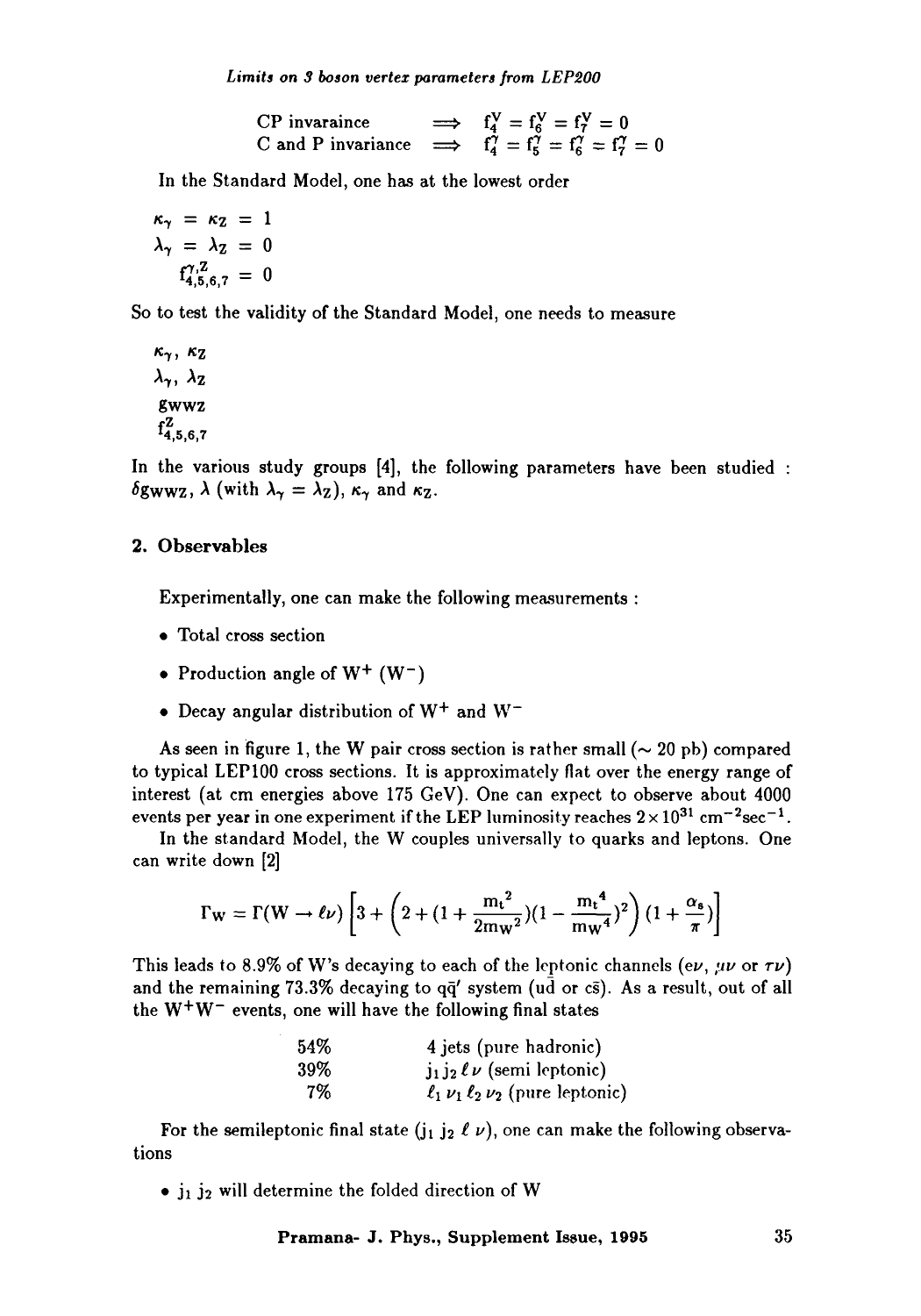- $\bullet$   $\ell$  determines the charge of W unambiguously. So one can study production angle of  $W^+$  ( $W^-$ ).
- One can study the complete decay angular distribution of the W which decays leptonicaily
- 9 One can also study folded decay angular distribution of the W decaying hadronically. If tagging of the jet charge is possible, a study of complete decay angular distribution from W decay can be done.

For pure hadronic final states  $(i_1 \, i_2 \, j_3 \, j_4)$ , the jets determine W direction. Ilowever, one needs some measure of jet charge to decide about the charge of W. So in principle, one can always study folded production angle of  $W^+$  (W<sup>-</sup>). Similarly, one can study the folded decay angular distribution of W's.

For pure leptonic final states  $(\ell_1 \nu_1 \ell_2 \nu_2)$ , the momenta of the two  $\nu$ 's can be calculated within a twofold ambiguity if W width and photons from initial state radiation are ignored. It is nevertheless a very clean sample. But it is difficult to obtain the production or decay angular distribution uniquely.

Production of transversely polarized W ( $\lambda = \pm 1$ ) dominates over that of longitudinally polarized W ( $\lambda = 0$ ) for all values of production angle. However, in the backward region, the dominant  $\Delta \lambda = -2$  amplitude from  $\nu$  exchange vanishes. So this region is more sensitive in measuring the gauge couplings. Decay angular distribution of W depends on W polarization. So a study of the decay distribution helps in separating contributions from different W helicity components.



Figure 3. Difference between the SM and non-SM total cross section for  $e^+e^- \rightarrow W^+W^$ as a function of cm energy [4]

Figure 3 shows a plot of deviation of total cross section of  $e^+e^- \rightarrow W^+W^$ from Standard Model value as a function of cm energy for two sets of anomalous 3 boson coupling  $(\kappa_{\gamma} = \kappa_{\mathbb{Z}} = 0.2$  and  $\lambda_{\gamma} = \lambda_{\mathbb{Z}} = 0.2$ ). The figure clearly shows that large deviation from the Standard Model is seen only at very high cm energy.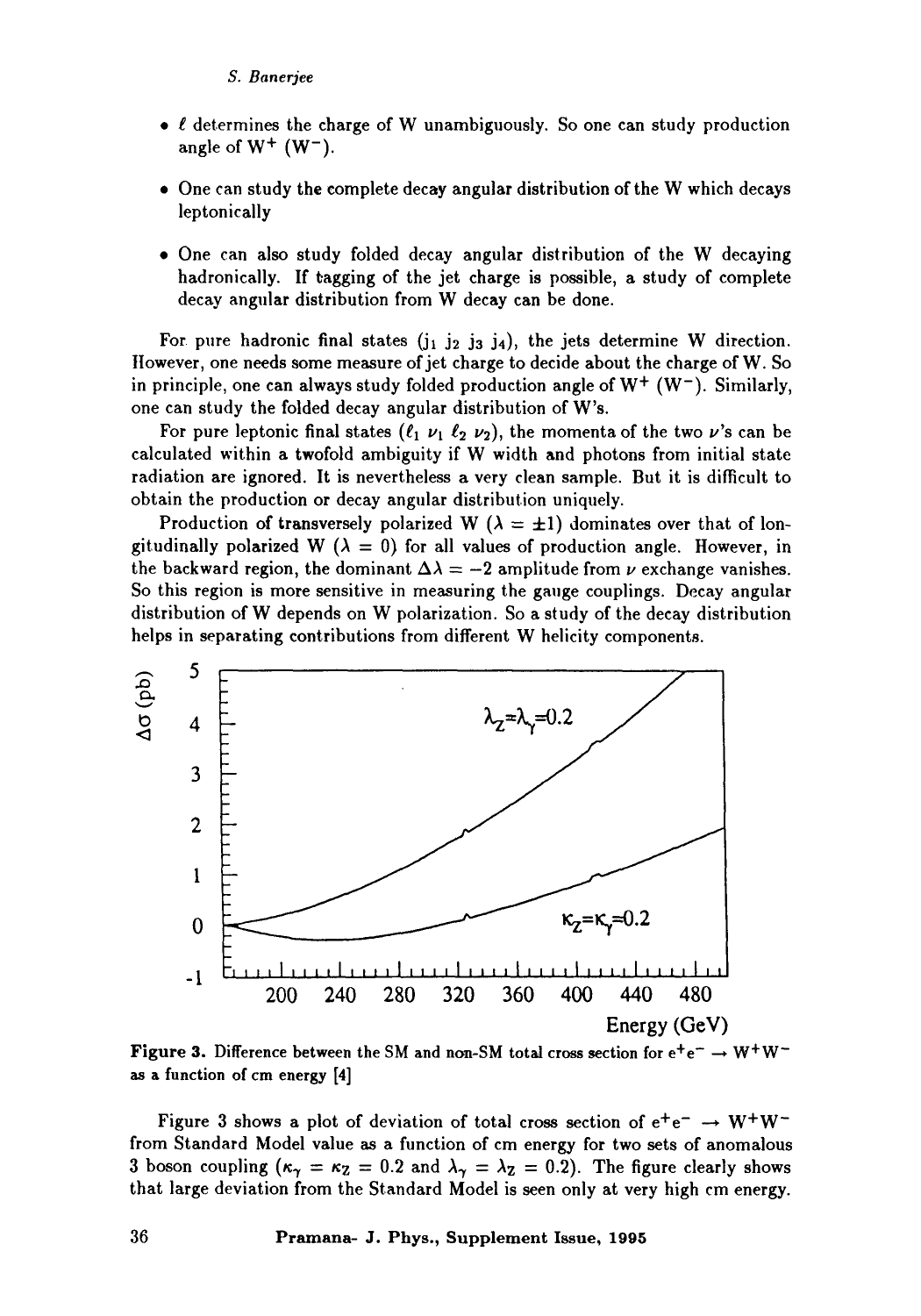So LEP200 operating near the  $W^+W^-$  threshold will not be able to detect any significant deviation from the Standard Model from this measurement.

Figure 4 shows distribution of production angle of the W's as expected in the Standard Model and also for some non-standard couplings of the 3 boson system. One sees large deviation from the Standard Model only in the very backward directions. So to be sensitive to anomalous W couplings, the detectors should have a large angular acceptance and also high precision in the forward backward direction.



Figure 4. Effect of the angular distribution for W-production due to different values of the parameters  $\kappa_{\gamma}$ ,  $\kappa_{\rm Z}$ ,  $\lambda_{\gamma}$ ,  $\lambda_{\rm Z}$  [3]

## 3. Event Classification and W Reconstruction

It is necessary to classify the W pair events into three different categories (1) four jet events  $(j_1 j_2 j_3 j_4)$ ; (2) two jet plus two lepton events  $(j_1 j_2 \ell \nu)$  and (3) four lepton events ( $\ell_1$   $\nu_1$   $\ell_2$   $\nu_2$ ) from the general event characteristics and to select these events from a background of other physics events and noise. A first attempt in this direction has been carried out in [5] by looking into fully simulated and reconstructed events from W-pair generator GENTLE [6].

Leptenic decays of W give rise to events with low multiplicity and sizeable missing energy.On the other hand, hadronic decays of W lead to high multiplicity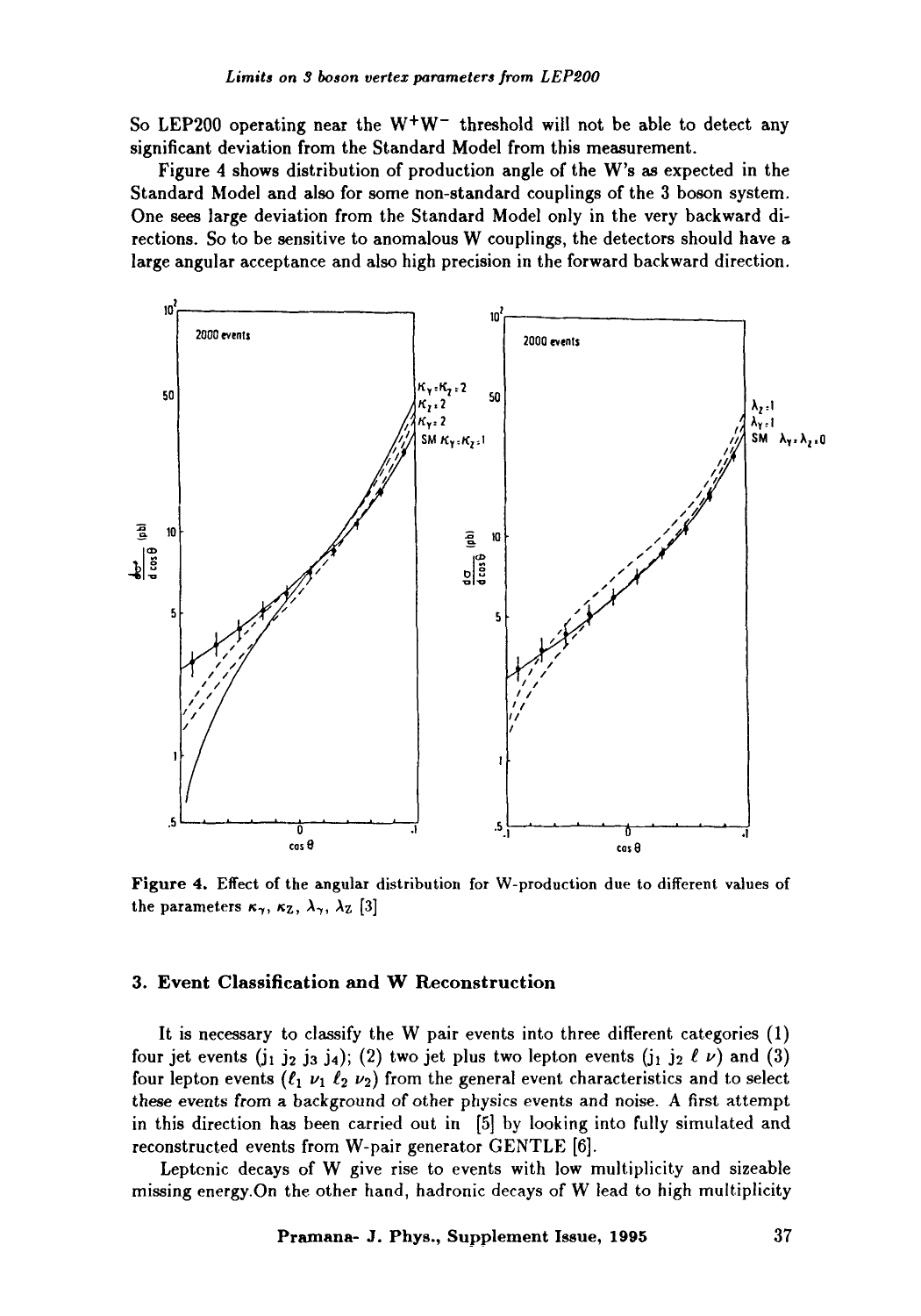#### *S. Banerjee*

events with small missing energy. So global event shape variables like visible energy, energy imbalance, total multiplicity would be useful variables for event classification alongwith particle identification capabilities.

Four jet events are classified by selecting events with high multiplicity ( $N >$ 45), large visible energy ( $E_{vis}/\sqrt{s} > 0.72$ ), small energy imbalance in the transverse direction (E<sub>1</sub>/E<sub>vis</sub> < 0.25). Leptonic decays of W to ev or  $\mu\nu$  are removed by rejecting events with electron candidates with energy above 30 GeV or with muon candidates with momentum above 20 GeV. This set of criteria leads to an efficiency of  $(94\pm1)\%$  with  $(98.9\pm0.5)\%$  purity.

Four lepton events are classified by selecting events with low multiplicity ( $N <$ 12) and the presence of two high energy leptons (electrons or muons). High energy electrons are selected with energy above 25 GeV and muons with momentum above 20 GeV. The selection efficiency and purity for the three channels  $e\nu e\nu$ ,  $\mu\nu\mu\nu$ ,  $e\nu\mu\nu$ as obtained in [5] are summarized in table 1.

Table 1. Selection efficiency and purity of the four lepton final **state** 

|                | Efficiency      | Purity        |
|----------------|-----------------|---------------|
| $e$ <i>vev</i> | $(79 \pm 11)\%$ | $(92\pm8)\%$  |
| $\mu\nu\mu\nu$ | $(95±5)\%$      | $(95±5)\%$    |
| $e\nu\mu\nu$   | $(62\pm13)\%$   | $(83\pm15)\%$ |

For events with 2 jets and 2 leptons, one uses the following criteria : (1) moderate multiplicity (12 < N < 60), (2) large missing energy ( $E_{\perp}/E_{vis} > 0.1$ -0.15), (3) moderate visible energy ( $E_{\text{vis}}/\sqrt{s}$  < 0.88). In addition, separate selection criteria (on energy of identified particles) were applied to classify these into electron, muon or tau category. The resulting efficiency and purity of the samples are summarized in table 2.

Table 2. Selection efficiency and purity of  $j_1$   $j_2$   $\ell$   $\nu$  final state

|                 | Efficiency   | Purity       |
|-----------------|--------------|--------------|
| $J_1J_2e\nu$    | $(74\pm4)\%$ | $(87+3)\%$   |
| $J_1J_2\mu\nu$  | $(69\pm4)\%$ | $(94\pm2)\%$ |
| $J_1J_2\tau\nu$ | $(80\pm3)\%$ | $(60\pm3)\%$ |

The stable leptons/hadrons are detected in the detector. For W's decaying hadronically, one needs to reconstruct jets. For both W's decaying hadronically, the number of jets to be reconstructed is 4. For only one W decaying hadronically, the number of jets to be reconstructed is 2 (excluding the lepton when associated with  $e/\mu$  or 3 (including the lepton when associated with  $\tau$ ). Several jet reconstruction algorithms [7, 8] have been tried out [9]. In most of these algorithms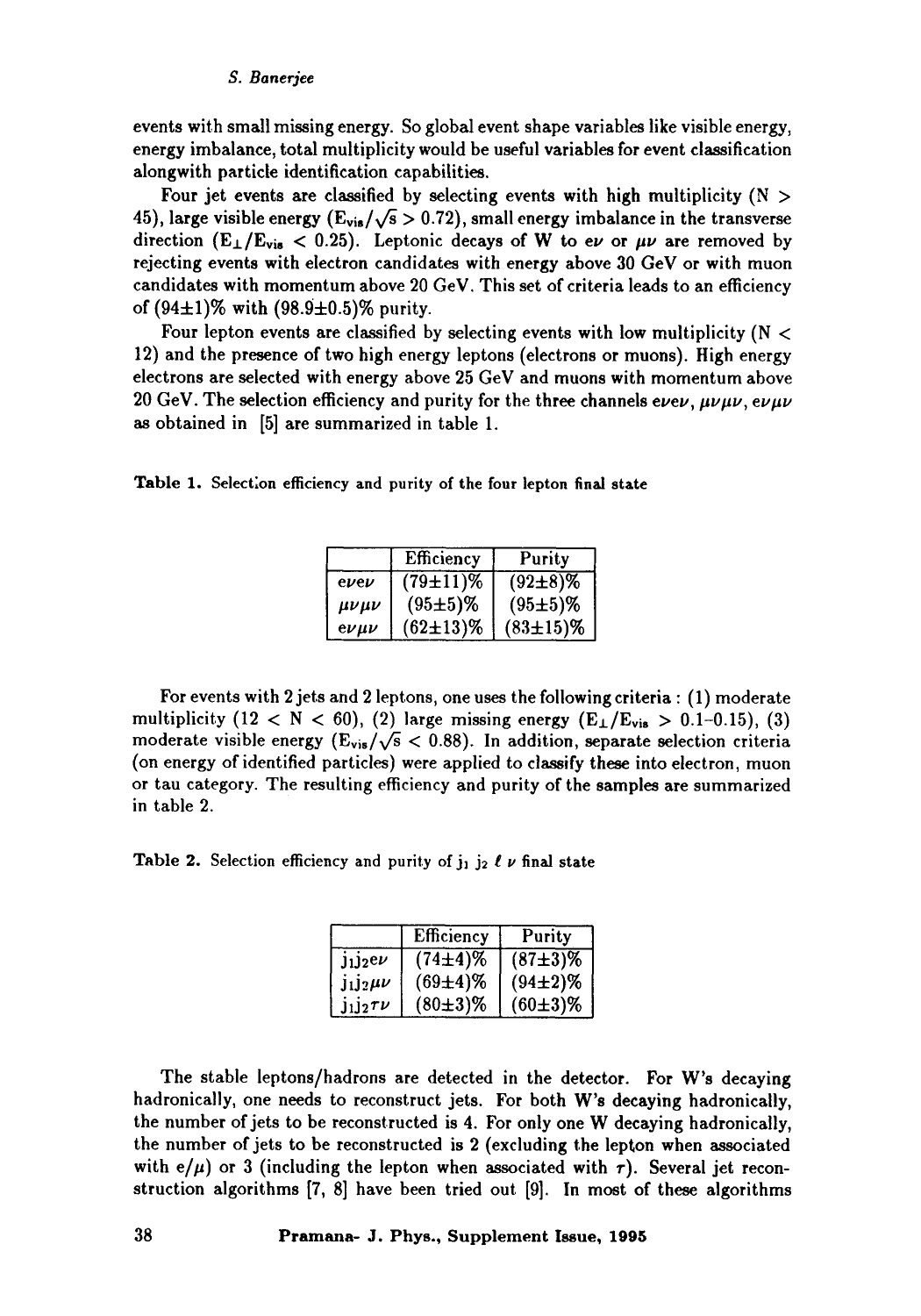(JADE, Durham, Geneva and Lund), particles with the smallest closeness variable are combined into clusters until only four clusters are left. The difference in these algorithms lie in the choice of the closeness variable  $y_{ii}$  as summarized in table 3.

| Algorithm   | Уij                                                                |
|-------------|--------------------------------------------------------------------|
| <b>JADE</b> | $2E_iE_i(1-\cos\theta_{ii})/E_{vis}$                               |
| Durham      | $2Min(E_i^2, E_i^2)(1 - \cos\theta_{ij})/E_{vis}^2$                |
| Geneva      | $8E_iE_j(1-\cos\theta_{ij})/9(E_i+E_j)^2$                          |
| Lund        | $2 \vec{p}_i  \vec{p}_j \sin(\theta_{ij}/2)/ \vec{p}_i+\vec{p}_j $ |

Table 3. Closeness variable y<sub>ij</sub> for various jet algorithms

In generalized thrust approach [8], one defines the generalized thrust as

$$
T_4 = \max_{\vec{n}_j} \left( \frac{\sum_i \max_j (\vec{p}_i \cdot \vec{n}_j)}{\sum_i |\vec{p}_i|} \right)
$$

by dividing the set of particles into 4 groups.  $T_4$  is maximized by regrouping particles and finding the four jet axes from the particle 4-momenta in each group. Technically this is achieved by

- 9 Defining event plane according to the 2 largest eigenvectors of the momentum tensor
- Maximizing  $T_3$  on the event plane by dividing the particles in zones of  $\phi$  angle
- 9 Removing the nicest of the three jets (one with the largest thrust)
- 9 Boosting the rest of the particles in the reduced cm system
- 9 Applying the same 3 jet algorithm to divide these particles to a set of 3 jets
- Checking if the particles in each of the jet has the largest  $p_{\parallel}$  with respect to the jet. If not, reclassification is required.

Jet energies are recalculated using the jet angles as measured, assuming 0 patton mass and energy momentum conservation.

The energy and angular resolution of the jets, thus obtained, are summarized in table 4.

This study suggests that Durham or Lund algorithm is most suitable for jet reconstruction.

Further constraint can be put by imposing energy-momentum conservation in the W-pair production process. These conservation relations as well as the mass shell criteria for the W's can be written down as

$$
(p_{j_1} + p_{j_2} + p_3 + p_4 + p_7)) - \begin{pmatrix} \sqrt{s} \\ 0 \\ 0 \\ 0 \end{pmatrix} = f_{1\cdots 4}
$$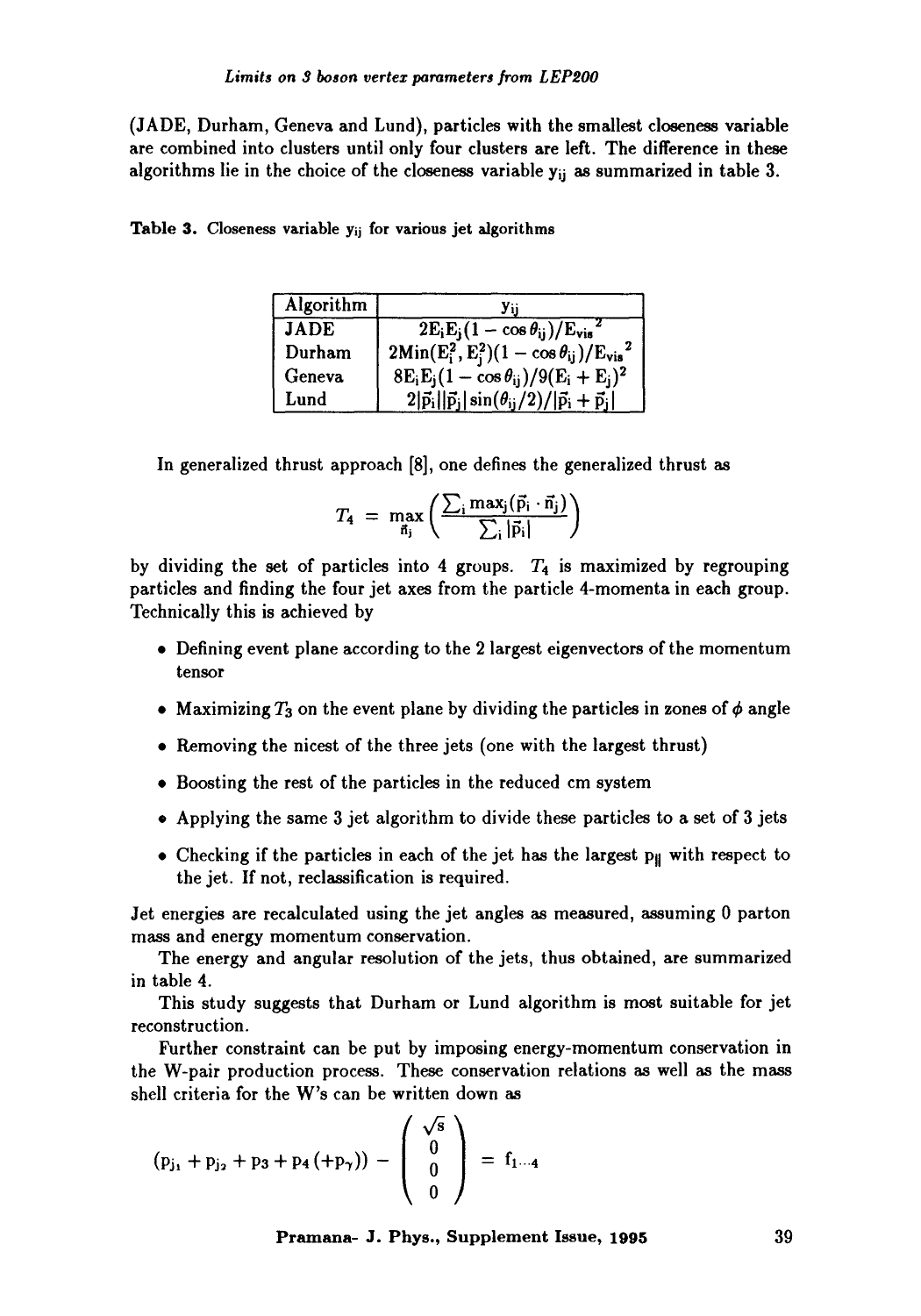#### *S. Banerjee*

| Reconstruction | $\sigma_{\rm E}$ | σø             | σsi            |
|----------------|------------------|----------------|----------------|
| method         | (GeV)            | $(\text{rad})$ | $(\text{rad})$ |
| <b>JADE</b>    | 6.13             | 0.113          | 0.121          |
| Durham         | 5.96             | 0.110          | 0.118          |
| Geneva         | 6.16             | 0.115          | 0.126          |
| Lund           | 5.58             | 0.107          | 0.115          |
| Generalized    | 8.50             | 0.143          | 0.145          |
| Thrust         |                  |                |                |

**Table** 4. Energy and angular resolution of jets obtained in different jet algorithms

$$
(p_{j_1} + p_{j_2})^2 - m_{W_1}^2 = f_5
$$
  

$$
(p_3 + p_4)^2 - m_{W_2}^2 = f_6
$$

 $p_3 \equiv p_{j_3}$ ,  $p_4 \equiv p_{j_4}$  for four jet final states and  $p_3 \equiv p_\ell$ ,  $p_4 \equiv p_\nu$  for  $j_1 j_2 \ell \nu$  final state. For perfect measurements, one should have

 $f_i = 0$ 

However, because of detector resolution and acceptance, the constraint relations are strictly speaking not satisfied. Energy and direction of the jets and the charged leptons are measured with precision determined by detector resolution and acceptance. After mw,  $\Gamma_W$  measurement, mw<sub>1</sub>, mw<sub>2</sub> would be known with some precision. For  $j_1$   $j_2$   $\ell\nu$  final state,  $\vec{p}_{\nu}$  is unmeasured. All these are taken care of by using the method of Lagrangian multiplier. Here one minimizes  $\chi^2$  of deviation of measured quatities in an iterative way.

$$
\chi^2 = \sum_i \frac{(x_i - x_i^f)^2}{\sigma_i^2} + \sum_j \xi_j f_j
$$

The minimum  $\chi^2$  should occur for  $f_j = 0$  so that the choice of multipliers  $\xi_j$  is arbitary. Convergence of the fits are decided by

- the maximum constraint value after fit (e.g.  $|f_i| < 10$ )
- $\chi^2$  to be small after fit and change of  $\chi^2$  in iteration to be also small

The effect of the kinematic fit [10] is summarized in table 5 and figure 5 where one shows the resolutions in production and decay angles of the W's before and after the fit.

The fit improves resolution in all measured distributions.

DELPHI [4] has proposed to use momentum weighted charge of the decay products to measure the charge of the W.

$$
C=\sum_i Q_i p_i^\alpha
$$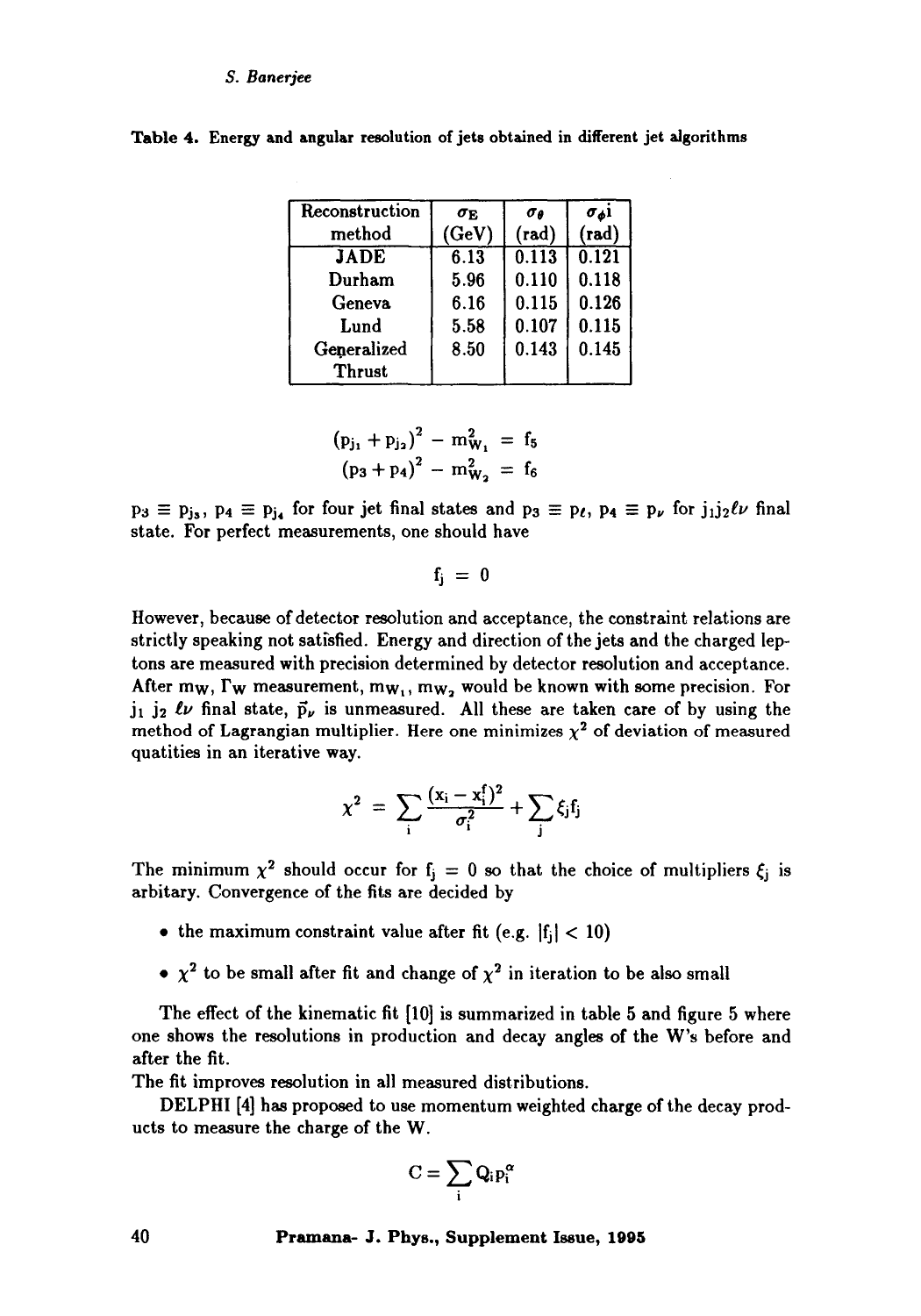

Figure 5. Production (a-b) and decay  $\theta$  (c-d),  $\phi$  (e-f) angular distribution of W before and after the kinematic fits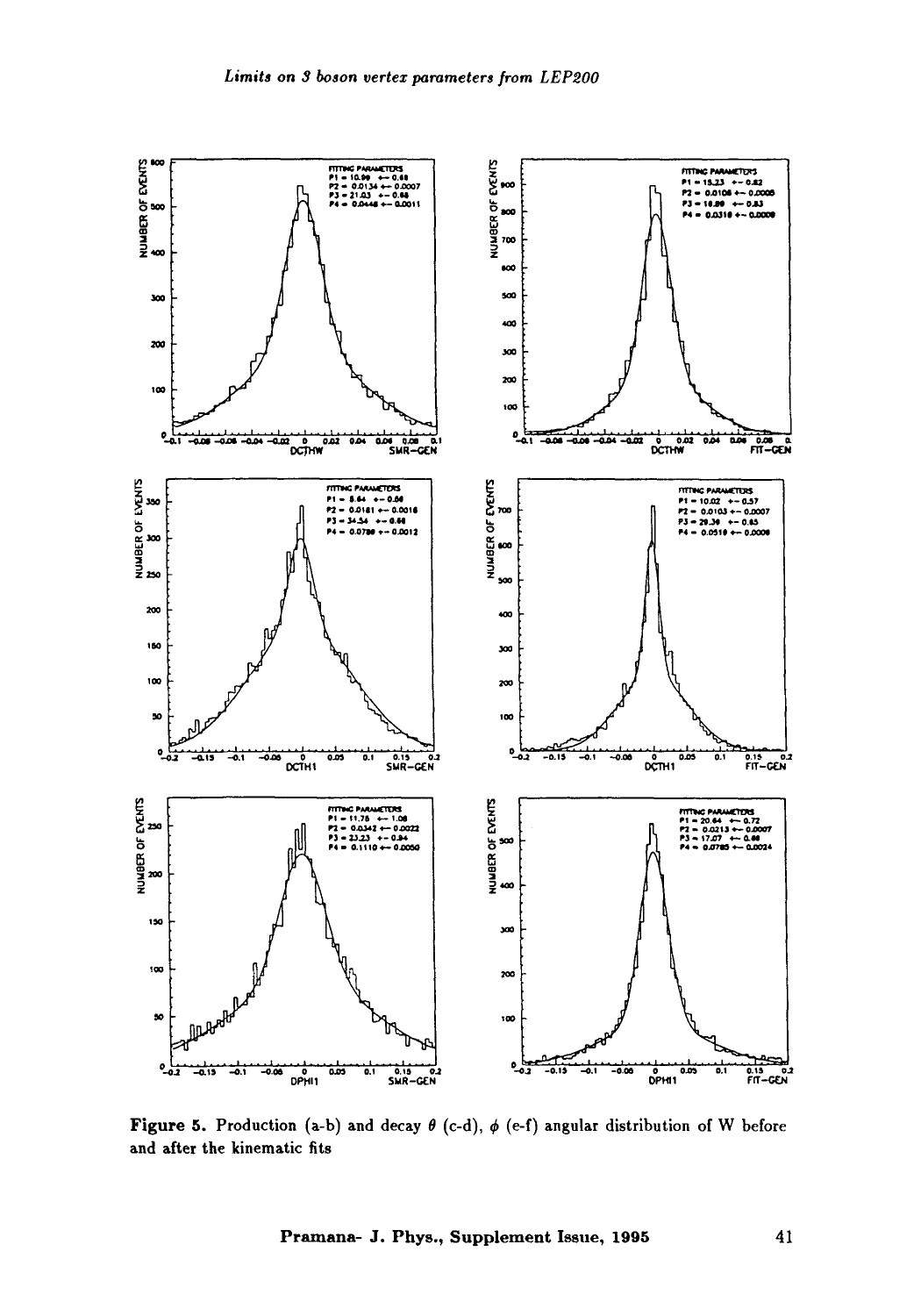| the kinematic fit |  |  |  |
|-------------------|--|--|--|
|                   |  |  |  |
|                   |  |  |  |

Table 5. Resolution in production and decay angular distribution of W before and after

|                       | Before fit | After fit |
|-----------------------|------------|-----------|
| $\cos \theta_{\rm W}$ | 0.0134     | 0.0108    |
| $\cos\theta_{\rm d}$  | 0.0181     | 0.0103    |
| $\phi_d$ (rad)        | 0.034      | 0.021     |



Figure 6. Distribution of momentum weighted charges  $C_{-}$  (the left one) and  $C_{+}$  (the right one) for jets assigned to  $W^-$  and  $W^+$  respectively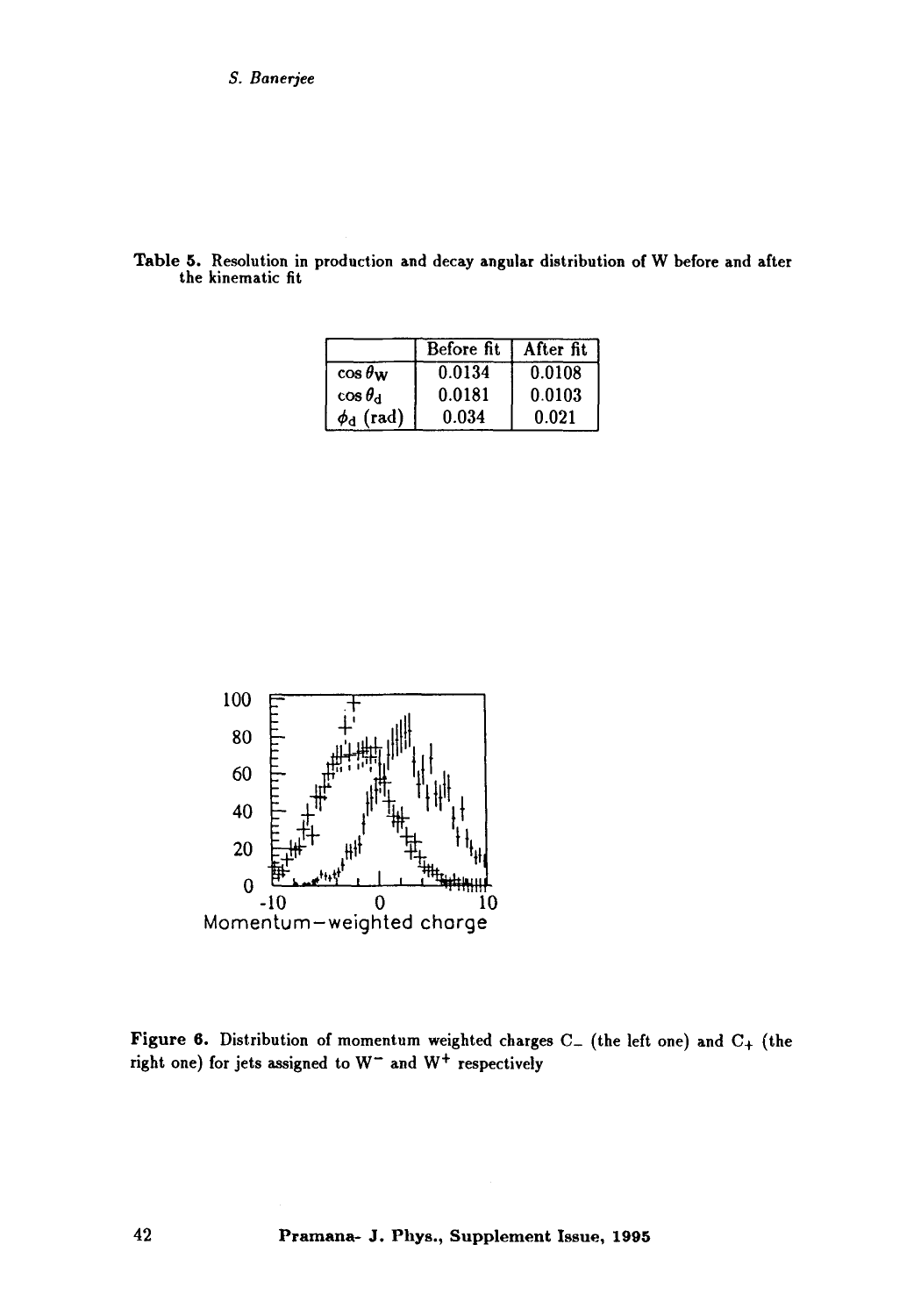where Q and p are charge and momentum of each track assigned to the jets forming W.  $W^+$  and  $W^-$  have well separated C parameter value as shown in figure 6. One can use a cut of  $|\Delta C| \geq 3$  and choose the W with smaller C value to be W<sup>-</sup>. This determines the W charge in the  $4$  jet sample. There is some misassignment of W charge resulting in a spurious backward peak. However, the cut on C parameter removes  $\sim$  30% of the events.

## **4. Determination of the 3 Boson Couplings**

DELPIII [4] has studied the limits which can be realistically set to the parameters of the 3 boson coupling by their detector. They have generated events with complete detector simulation. After the jet reconstruction and kinematic fitting, they correct the observed W production angular distribution from detector effects by deconvoluting the observed distribution with a binned smearing matrix  $F(\cos \theta_{\rm W}^{\rm cor}, \cos \theta_{\rm W}^{\rm ob})$ 

$$
\frac{d\sigma}{d\cos\theta_W^{\rm cor}} = \int_{-1}^{1} \frac{d\sigma}{d\cos\theta_W^{\rm ob}} \cdot F(\cos\theta_W^{\rm cor}, \cos\theta_W^{\rm ob}) \cdot \epsilon(\cos\theta_W^{\rm ob}) \cdot d\cos\theta_W^{\rm ob}
$$

where  $\epsilon(\cos \theta_{\rm w}^{\rm ob})$  represents the efficiency of the selection criteria for the appropriate final state. For 4 jet final states, they apply the jet charge tagging technique to distinguish between  $W^+$  and  $W^-$ .

The corrected distribution is then fitted to the theory by varying each of the parameters ( $\delta g_{WWZ}$ ,  $\lambda$ ,  $\kappa_{\gamma}$  and  $\kappa_{Z}$ ) in turn for 500 pb<sup>-1</sup> data. The results obtained for two cm energies of 176 and 190 GeV are summarized in table 6.

|          | Table 6. Precision in measuring anomalous 3 boson coupling constant for single param- |  |  |  |
|----------|---------------------------------------------------------------------------------------|--|--|--|
| eter fit |                                                                                       |  |  |  |

|               | $\sqrt{s} = 176 \text{ GeV}$ | $\sqrt{s} = 190 \text{ GeV}$ |
|---------------|------------------------------|------------------------------|
| $\delta$ gwwz | $0.051 \pm 0.151$            | $-0.166 \pm 0.085$           |
|               | $0.034 \pm 0.095$            | $-0.095 \pm 0.048$           |
| κ.,           | $1.07 \pm 0.20$              | $0.86 \pm 0.09$              |
| κ7.           | $1.05 \pm 0.16$              | $0.85 \pm 0.08$              |

Thus the anomalous coupling can be measured with a precision of 0.1-0.2 for LEP200 operating at a cm energy of 176 GeV. The precision is improved by a factor of 2 by going to a higher cm energy of 190 GeV.

Alternately, one can fit to several parameters simultaneously. This will give rise to contours at 95% confidence level. Figure 7 shows such contours for  $\delta g_{WWZ}$  vs  $\lambda$ for a two parameter fit to generated and reconstructed angular distributions from  $j_1 j_2 \ell \nu$  events.

One can draw the following conclusions from these fits

• The constraint on  $\lambda$  is tight and is not too dependent on the values of other parameters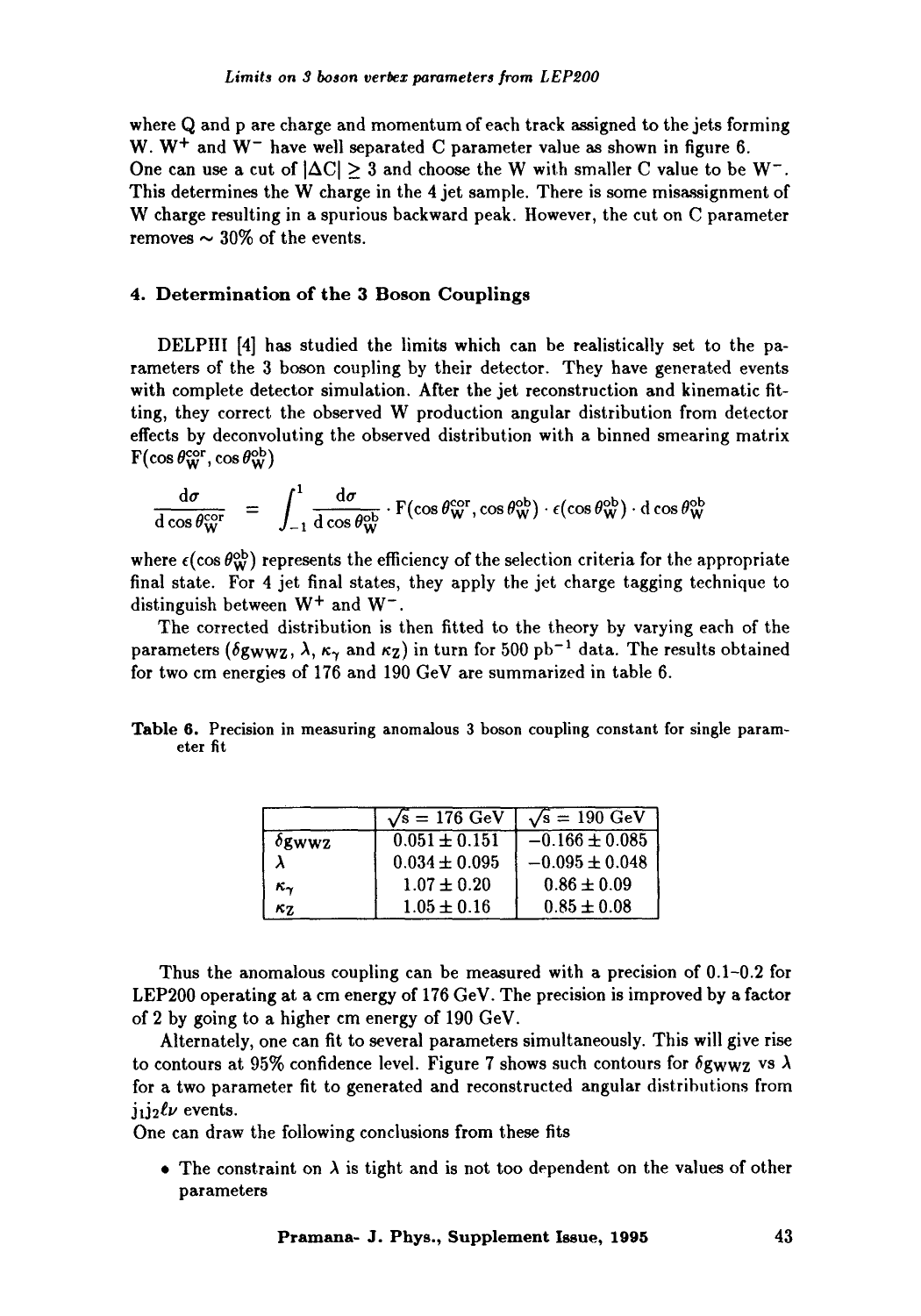

**Figure 7.** 95% Confidence level contour obtained for  $\delta$ gwwz and  $\lambda$  from generated and reconstructed production angular distributions using  $j_1j_2\ell\nu$  events [4]

- The jet charge tagging improves the limits significantly
- One obtains better precision for the anomalous couplings by going to higher cm energies

As has been mentioned earlier, decay angles can be unambiguously determined for leptonic decay of W's in  $j_1 j_2 \ell \nu$  event sample. For 4 jet final state, one can obtain folded distribution of decay angular distributions. The charge tagging technique does not work very well for individual jets. Following the suggestions of Hagiwara *et al.* [2], one can parametrize the triple differential cross section in terms of a complete set of known orthogonal functions  $L_i$ 's, which are used to produce projections  $F_i^{\pm}$  of the W<sup>+</sup> and W<sup>-</sup> production cross sections respectively.

$$
\frac{d\sigma(W^{\pm}\to\ell\nu)}{d\cos\theta_W d\cos\theta_d d\phi_d} = \sum_{i=1}^9 F_i^{\pm}(\cos\theta_W)L_i(\theta_d,\phi_d)
$$

One can now examine a set of linear combinations of  $F_i^+$  and  $F_i^-$  to put limits to nonstandard 3 boson parameters. DELPHI [4] have examined the effect of including the decay angular distributions to the parameters (see figure 8).

It is obvious from the figure that the decay angular distributions improve thc limit on  $\delta g_{WWZ}$  or  $\kappa$  substantially. The parameter space is more restricted at higher cm energies.

#### **5.** Summary

From the studies made so far, one can draw the follwing conclusions :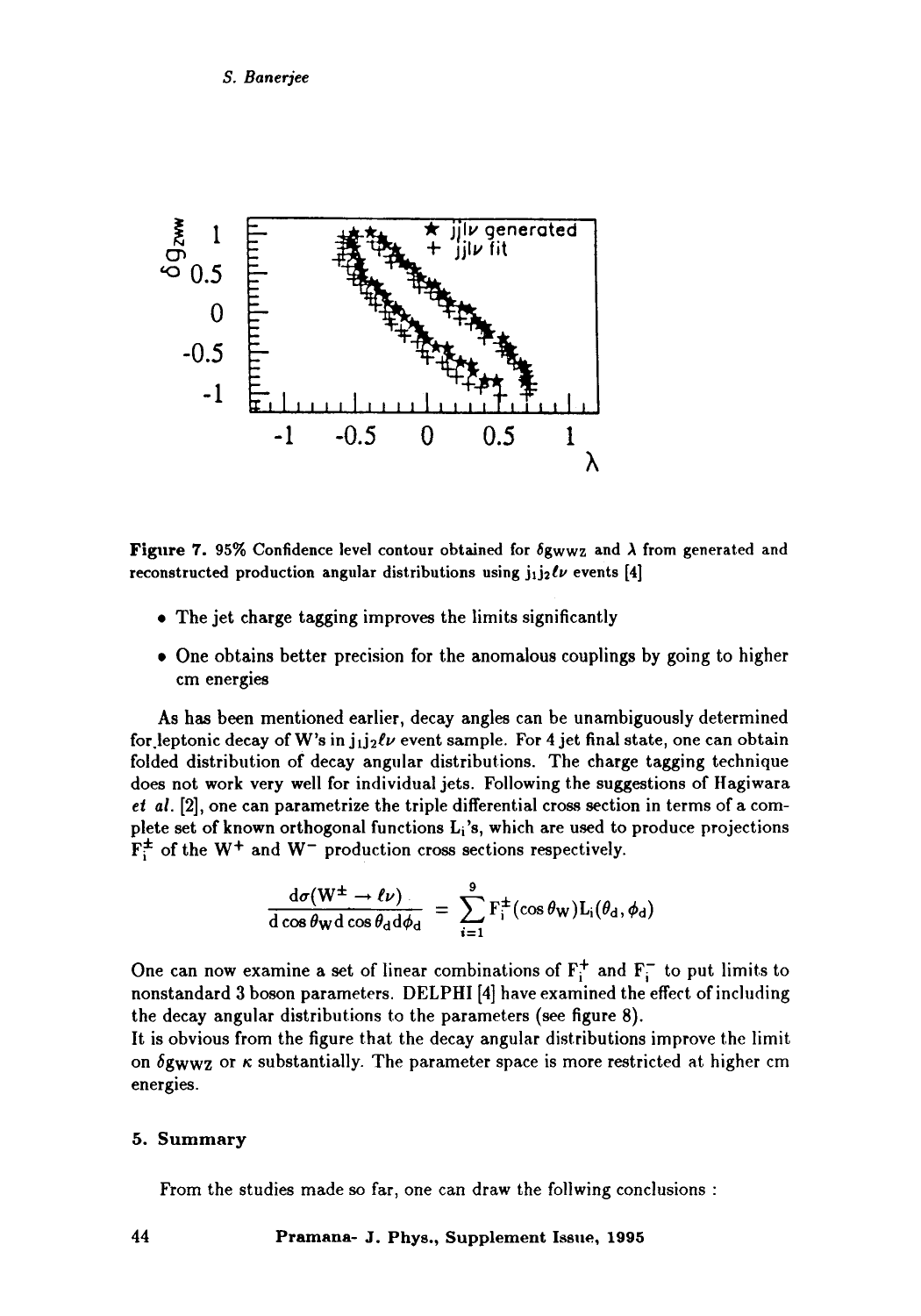

**Figure 8.** 95% Confidence level contours from the distributions of  $\cos \theta_W$ ,  $(\cos \theta_W, \cos \theta_d)$ and  $(\cos \theta_{\rm W}, \cos \theta_{\rm d}, \phi_{\rm d})$  using  $j_1 j_2 \ell \nu$  events [4]

- Techniques have been developed to reconstruct W production and decay angular distributions from the  $j_1j_2\ell\nu$  channel as well as the  $j_1j_2j_3j_4$  channel. The use of 4 jet channel has the potential of increasing statistics and hence reducing statistical error.
- With 500  $pb^{-1}$  integrated luminosity at LEP200, the 3 boson coupling parameters can be measured from W production angle with a precision of  $\pm 0.1$ -0.2 at 176 GeV.
- Precision of the coupling paramter determination is significantly improved by utilizing the decay angular distribution of W.
- The precision is further improved by operating at a higher energy. Event selection efficiency as well as angular resolution improves with LEP energy.

#### **References**

- [1] S.L. Glashow, Nucl. Phys. 22 (1961) 579; S. Weinberg, Phys. Rev. Lett. 19 (1967) 1264; **A.** Salam, "Elementary Particle Theory", Ed. N. Svartholm, Stockholm, "Almquist and Wiksell" (1968), 367.
- **[2] G. Barbiellini** *et al.,* **in** Physics at LEP, ed. J. Ellis and R. Pecci, CERN 86-02, Vol. 2, 1; K. Hagiwara *et al.,* Nuc]. Phys. B282 (1987) 253.
- [3] A. Blondel *et al.,* in ECFA Workshop on LEP200, ed. A. B5hm and W. Hoogland, CERN 87-08, Vol. 1,120.